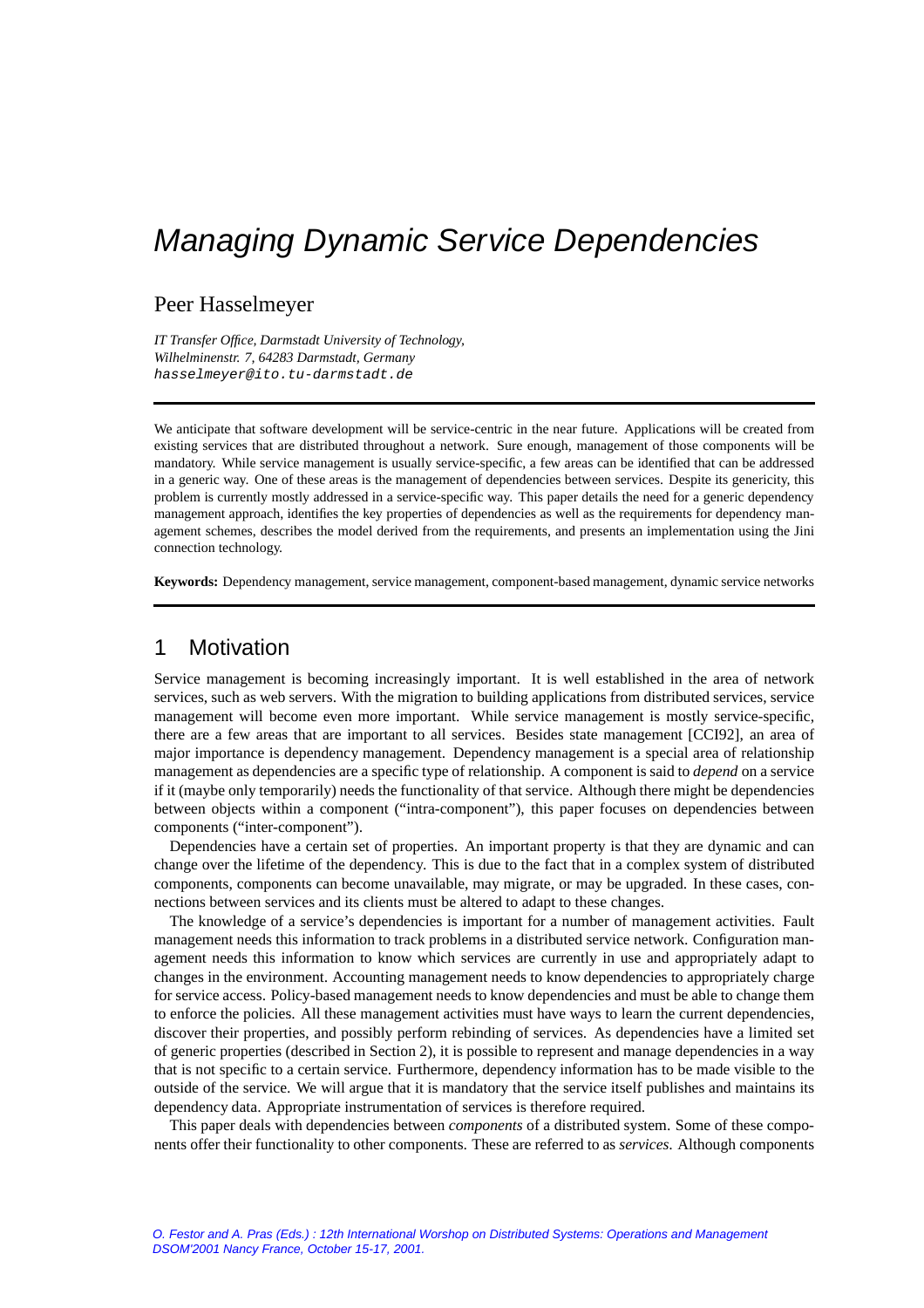accessing a service are said to act in the client role, they can be services themselves. Components can therefore form arbitrary usage structures which are usually not hierarchical. Viewed from one single component, the component will be the central node of a directed graph of components. Viewed together, components form a mesh of interconnected nodes that work together in a peer-to-peer fashion.

The paper is structured in the following way: Section 2 details the description of dependencies. Section 3 analyzes the requirements that a management scheme for dependencies has to fulfill. Section 4 presents our dependency management implementation using the Jini connection technology. Related work is reviewed in Section 5, while Section 6 concludes the paper and points towards areas of future work.

# 2 Dependencies

This chapter takes a detailed look at dependencies between software components and identifies their properties.

A dependency in the context of this paper is a special kind of relationship between two (or more) distributed software components. If a component needs a certain external functionality, it is said to depend on that functionality. In our model, functionality is offered by services. As a component is the unit of granularity, we only deal with dependencies between components. We do not address intra-component dependencies which relate software parts within a component. These are usually only important at development and compile time and are therefore a debugging topic. Some of these intra-service dependencies, e.g. the selection of a cipher suite, are nevertheless dynamic and might be configurable at installation or run time. As this type of configuration is almost always service-specific, it is not addressed in this paper.



**Fig. 1:** Anatomy of a Dependency

A dependency is a directed relationship between a set of components. It has two roles: the *dependent component* and the *antecedent* ("free") *component(s)* (see Figure 1). The cardinality of the dependent role, i.e., the number of components assigned to the client role, is exactly one. If there was no dependent object, the dependency would not exist. If more than one component depends on the same service, each dependent component has its own dependency. The maximum cardinality of the antecedent role can be one or infinite, depending on the application. If a word processor depends on a spell checking service, the maximum cardinality of this dependency is one. If a travel service depends on airline companies, it probably depends on more than one. The maximum cardinality of this dependency is therefore infinite. The actual cardinality of the antecedent role can change during the lifetime of a dependency and can be any value between zero and the maximum cardinality.

As indicated before, a dependency has an abstract *type* (previously referred to as "functionality") and concrete *bindings* (the connections to service instances). The type describes what kind of functionality is required. A binding is a concrete association between the dependent component and an antecedent service. Bound services have to be of the type of the dependency.

When we analyzed the dependencies of a number of services and components that we implemented [ADH 99, HSV00], we discovered that services are selected and accessed in a number of different *access patterns*. The discovered access patterns and their properties are listed in Figure 2. An access pattern can be described by a number of dimensions. The dimensions are: quantity of remembered services, quantity of accessed services, and the selection scheme. Furthermore, the access pattern depends on whether all services are the same or different from each other. This last property has to be distinguished from the type of the services. Although the services have the same type, they can differ in other respects, as mentioned before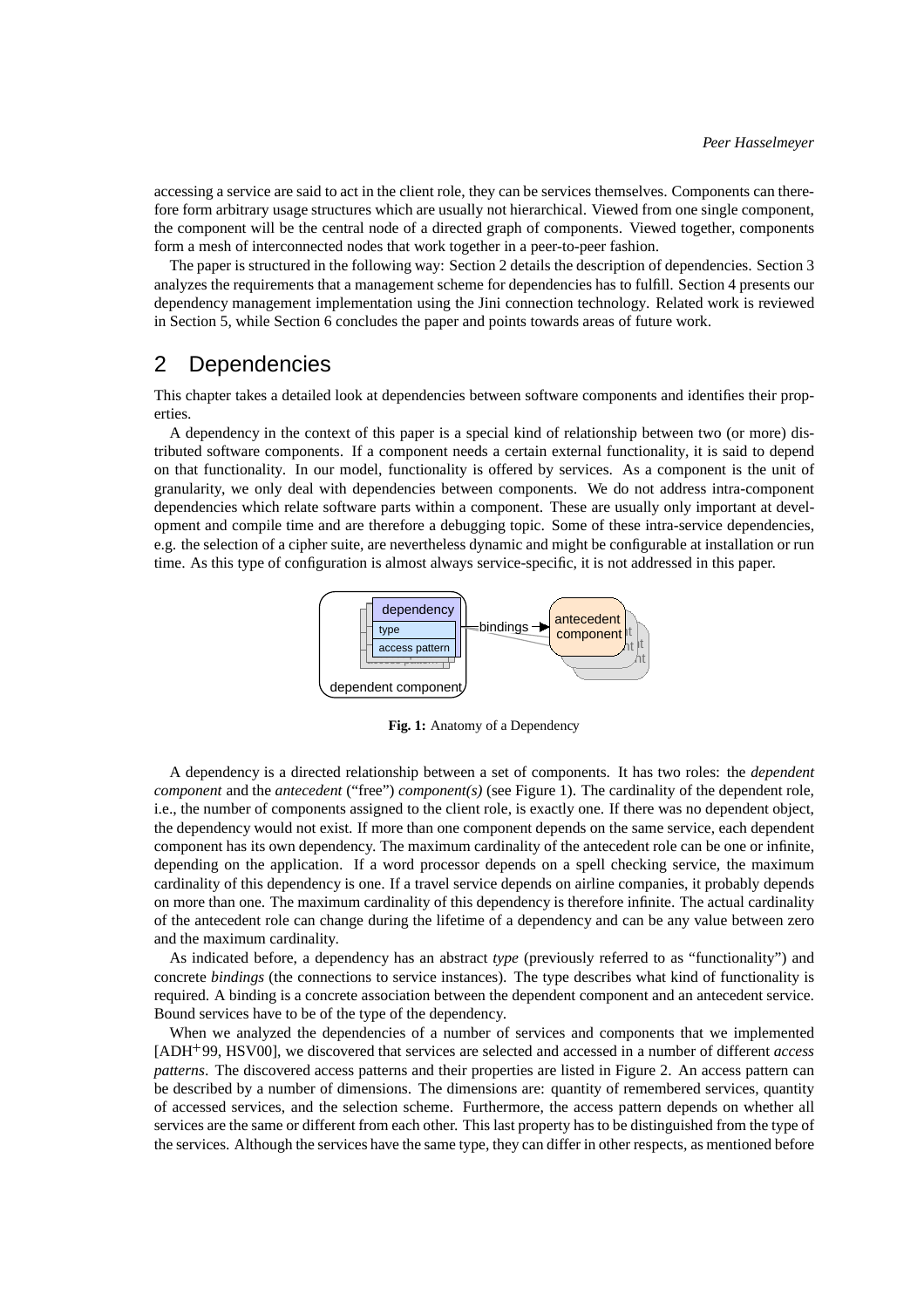|                     | quantity of         | quantity of       | services have |              |
|---------------------|---------------------|-------------------|---------------|--------------|
| name                | remembered services | accessed services | priorities    | services are |
| single              | one                 | one               | n/a           | equal        |
| random, round-robin | multiple            | one               | no            | equal        |
| ordered             | multiple            | one               | yes           | equal        |
| first match         | multiple            | subset            | yes           | different    |
| all                 | multiple            | all               | no            | different    |

**Fig. 2:** Access Patterns

when we described the maximum cardinality: shopping services for example differ by the prices they charge for their products. All spell checkers should return the same results, though. This information is implied by the other data and is shown in the figure only for illustrative purposes. The quantity of remembered services can either be single or multiple. A word processor only needs to remember the single spell checking service instance it is currently relying on. The name resolver service probably remembers more than one domain name system (DNS) service instance for fault tolerance reasons. The quantity of accessed services can either be a single instance, a subset of the remembered services, or all remembered services. Again, a word processor only needs one instance of a spell checking service. A shopping application would use all services, if it wants to find the best deal available. Only a subset of the remembered services is needed if not all services offer the same data, but any answer will do. If you store configuration data distributed over a number of different services, the configuration from the first service that can supply a valid DHCP configuration will be selected. The selection scheme is only important if a subset (including one) of the remembered services is accessed. We found the following schemes used when only a single instance has to be selected: random, round-robin, and ordered. With the random method, one service instance is chosen at random each time it has to be accessed. The round-robin scheme also selects a different service instance each time, but in a sequential fashion (where the sequence is random but stays the same for all iterations). Both random and round-robin schemes can be used for load distribution. The ordered scheme assigns priorities to the available service instances. The service with the highest priority is always accessed first. In case it could not supply a valid result, e.g. because of a communications error, the service with the second highest priority is selected. The process continues until a valid result was returned. This last scheme is commonly used, for example, for DNS queries. It is similar to the first-match scheme but assumes that all services equal. The third dimension, the selection scheme, is currently not formalized. It is implied in the name of an access pattern and is therefore only useful for human operators. We found that the maximum cardinality is not an adequate property to describe a dependency. It conveys similar information as the quantity of accessed services but it is less detailed. We therefore refrain from using the maximum cardinality and only use the access pattern information instead.

The lifetime of a dependency equals the lifetime of the dependent component. Although a component might not immediately (or not at all) need the functionality of a service it depends on, the dependency is still there. An example is a print service that depends on an accounting service. Although accounting records are sent infrequently, the dependency exists over the whole lifetime of the print service. While the type (here: accounting service) and the access pattern of the dependency stay the same over the lifetime of the dependency, its binding is dynamic and can change. There might even be no bindings for periods of time. If we take a look at the example again, the accounting service might be replaced by a new one from a different vendor. In this case, the antecedent component changes and therefore the binding changes as well. In case the transition from the old to the new accounting service takes some time, there might be no bindings for some period of time. The print service might still be able to provide its service as it might be able to store accounting records until the accounting service becomes available again. Theoretically, the selection scheme of the access pattern could change over the lifetime of a dependency as well. The analyzed services did not show this behavior, though. As the selection scheme is chosen for important reasons (e.g. equality of service instances, quantity of required services, load distribution), we believe that the selection scheme will not change dynamically.

Because the lifetime of a dependency equals the lifetime of the associated dependent component and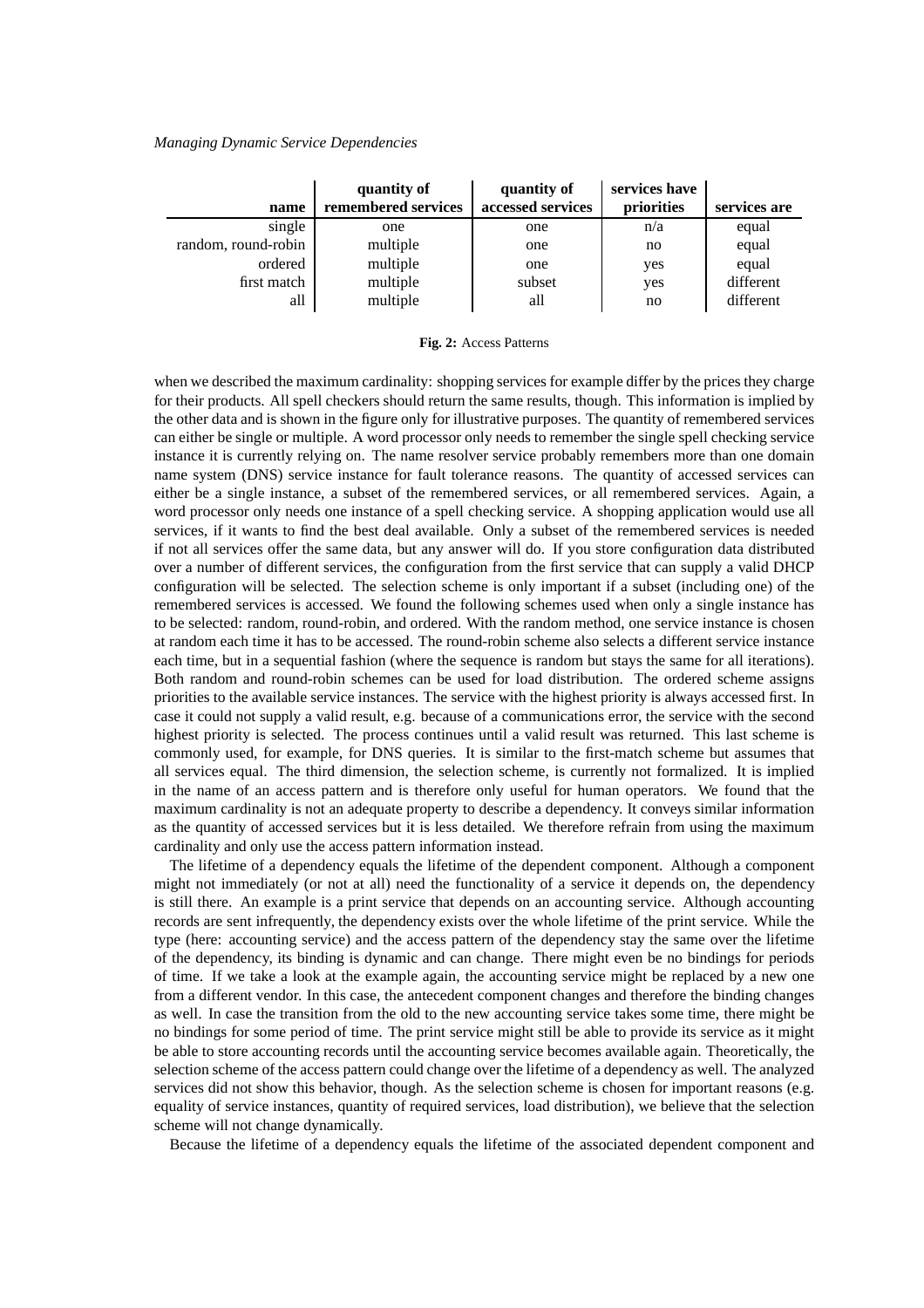the dependent component of a dependency does not change over the dependency's lifetime, we see a dependency as a property of the dependent object. This is an obvious choice for dependency management, as each component knows best which services it relies on. This is in contrast to other relationships. In a connection relationship, the connected termination points might change over the lifetime of the connection. The connection can not be attributed to one of the termination points.

As mentioned before, bindings of a dependency are dynamic. Bindings change because of stimuli coming from either inside the dependent component or from the outside. Stimuli from the inside can include failure of the old binding, and load distribution. Stimuli from the outside are the results of some service management actions. The stimuli can have many sources. A few examples are service migration, service updates, load distribution, and changes in other services or policies. Changing the bindings from outside the dependent component is a configuration management activity as it alters the structure of the managed system.

To sum up this section, we list the properties to describe a dependency:

- the dependent component,
- the dependency's type,
- the access pattern, and
- the bound antecedent components.

# 3 Requirements for Dependency Management

Dependency management requires the infrastructure and participating components to fulfill a number of requirements. These are introduced in this section.

To perform dependency management, the dependencies must be accessible to management applications. For analyzing or displaying component dependencies, the available components and their dependencies must be visible from the outside. The data to be made visible is all the data identified in Section 2: the dependent component, the type of the dependency, the access pattern, and the current bindings.

In addition to retrieving the current dependencies, dependencies must be changeable at runtime—from within the component as well as from the outside. As mentioned before, the dependent object, the type, and the access pattern of a dependency stay the same over the lifetime of the dependency. The only data that can be changed is the binding of a dependency, i.e., the service instances a component uses. A component must have the possibility to change its own bindings as it must be able to respond adequately to services becoming unreachable. External components also must be able to change a components bindings. This might be due to a policy forbidding the use of certain services or an administrator directing traffic to a specific service instance. A dependency management framework therefore has to offer the possibility to change dependency bindings at runtime. Changes from within as well as from the outside the dependent component must be possible. It is important to note that changes are reconfigurations of the managed system. As changes—and therefore reconfigurations—can be performed by the component itself, it can be considered part of the managing system.

We already mentioned that we see dependencies as properties attached to dependent components. Furthermore, all dependency data should be supplied directly by the component having the dependency. This approach removes the possibility of having inconsistencies between dependency data and actual component interaction. Inconsistencies are possible for example in a scheme where dependency data is derived from configuration files. Many services only read their configuration data when specifically instructed to do so. Therefore, changing a configuration file is not enough to change the dependencies of the running service instance. In this case, dependency data derived from configuration files is inconsistent with actual service bindings—at least for a certain period of time. We therefore propose that dependency data be published by and directly retrieved from the running service instance. This data precisely represents the current component dependencies.

Changes in the dependency graph can be discovered by periodically polling the observed dependencies. Depending on the polling frequency and the number of observed dependencies, this method can waste a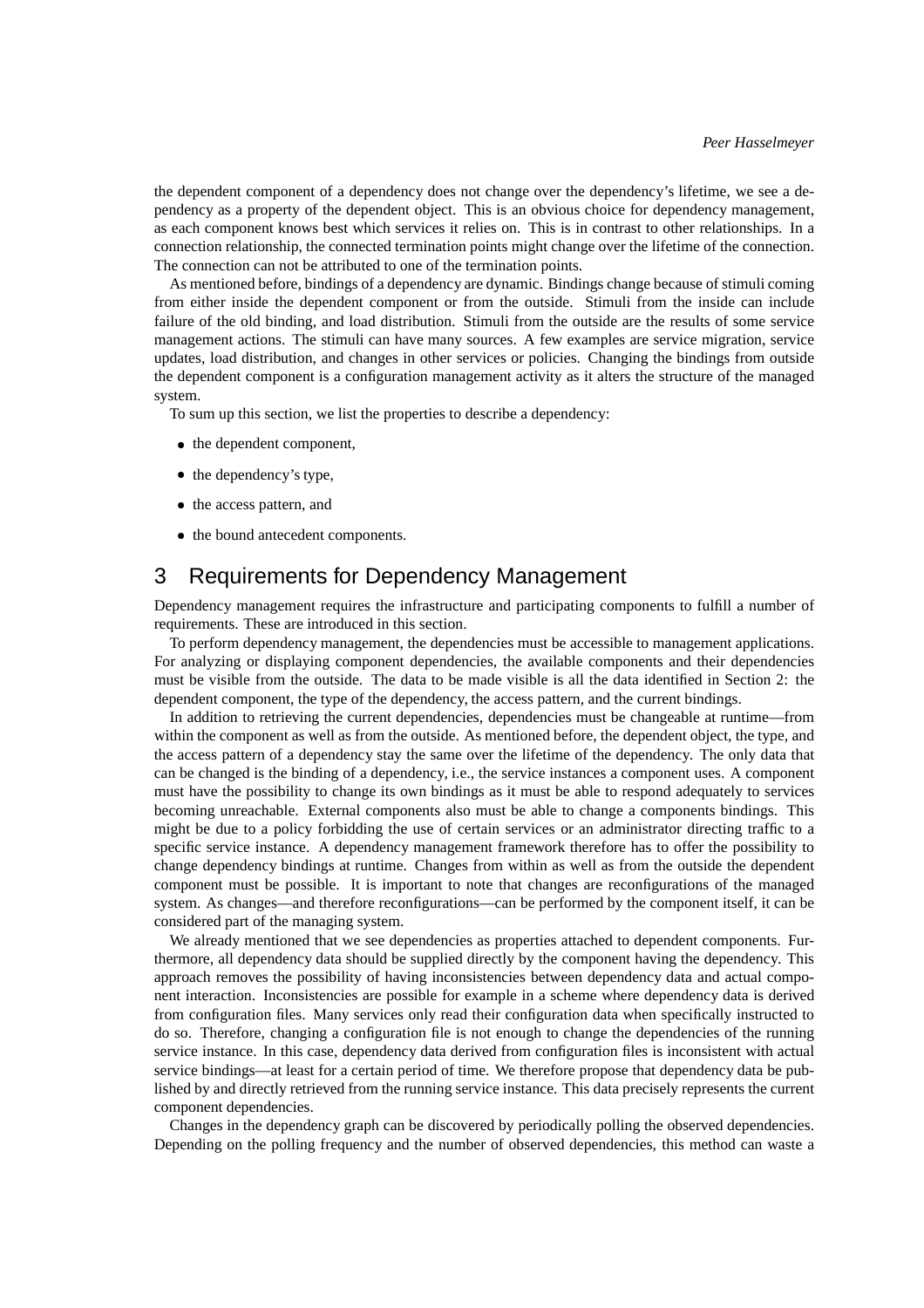

**Fig. 3:** Jini Architecture

large amount of bandwidth. A push model is therefore desirable. Appropriate notifications should be sent out upon dependency changes.

Bindings are references to running service instances. Service instances must therefore be identifiable, i.e., they must have a unique identifier. Appropriate identifiers are usually available in middleware platforms, e.g. distinguished names in the TMN framework, or object references in CORBA. It is important to note that this last requirement does not have to be fulfilled by dependencies but by the underlying service infrastructure.

To sum up this section, dependency management schemes have to satisfy the following requirements:

- dependencies must be visible from the outside,
- dependencies must be changeable from the outside, and
- dependencies must be supplied by the dependent component.

### 4 Implementation

Based on our dependency management analysis we implemented our own dependency management system using the Jini connection technology [Sun00]. This technology was chosen because it is a service-based infrastructure and contains a large number of features that we believe will be incorporated in future middleware architectures for service-based networks. In this section, we first introduce the properties of Jini that are relevant to this paper. We then describe the mapping of the discovered properties and requirements to the Jini technology and present a number of details of our implementation.

#### 4.1 Jini

Sun Microsystems' Jini is a Java technology which allows services and clients on a network find each other in an easy, automatic, and dynamic way. This description is not intended to present an overview of Jini, it rather focuses on the features which are needed to understand the architecture described in this section: service proxies, attributes, and the role of the lookup service.

A Jini *federation* is the collection of all Jini-enabled components that take part in a Jini system at a certain point in time. This includes entities in the role of servers as well as in the role of clients. The bindings between these entities are established at runtime and can be changed dynamically during the lifetime of the components. The dynamic behavior of a Jini federation is enabled by the use of so-called *lookup services*. Services that want to offer their functionality to a Jini federation contact one or more lookup services and register with them. Clients also contact lookup services and ask for desired services. If a client finds more than one instance of a service type, it has to select the instance that it wants to use. Selecting a service instance relates to binding that instance into a dependency in our model.

Figure 3 shows a more detailed view of the actual interaction. It is important to note that all communication is mediated by *service proxies*. Proxy objects are supplied by the *service provider* that they represent. The service provider is the back-end and usually provides the actual service. The service proxy consists of a set of mobile objects which are sent to a client to interface with the service provider. A registration with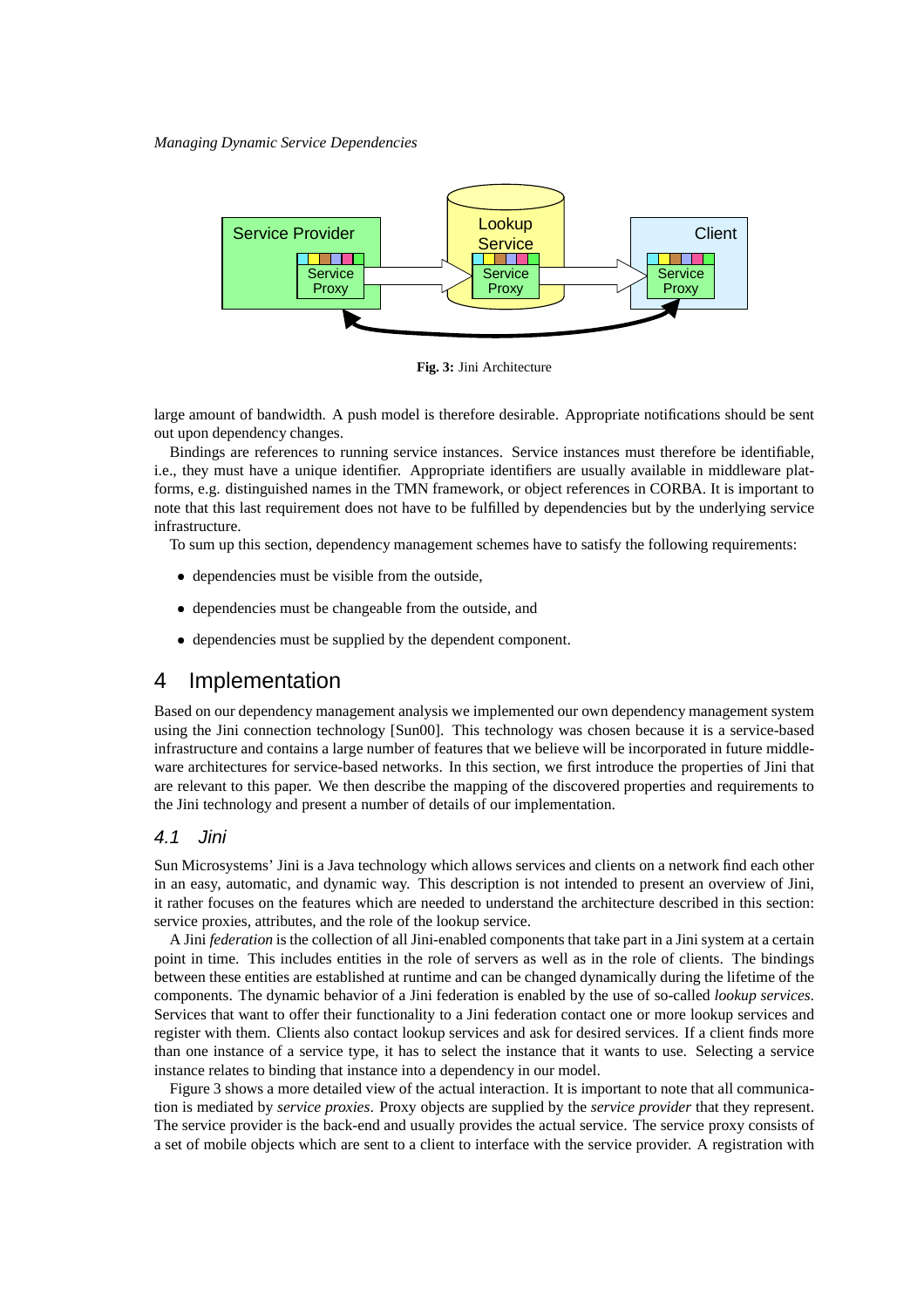a lookup service consists of the service proxy and a set of attributes called *entries*. Both parts of the registration are stored at the lookup service for later retrieval by service users. The entries as well as the service proxy are arbitrary Java objects. As Jini builds on the code mobility capabilities of Java, these objects can travel around the network and do not only contain data but also code.

#### 4.2 Dependency Management Architecture

Dependencies consist of the following data: the dependent component, the type, the access pattern, and the antecedent services. Appropriate storing places have to be allocated for this data. As we consider dependencies properties of the dependent service, it was an obvious choice to attach dependencies to the component they belong to. The information about the dependent component is therefore implicitly stored in this attachment. The remaining three properties are accessible via objects that implement the Dependency interface (further described in Section 4.3).

Attaching dependency data to services is possible in many ways. We evaluated two possibilities: entries and dedicated objects. As described before, entries are arbitrary objects that are attached to service proxies. Dependencies could be stored as entries in the lookup service. An advantage of this method is that entries are searchable. Management applications therefore need to contact only a small number of services (all reachable lookup services) to discover the dependency graph. They can also ask lookup services for components that depend on a certain type or even a certain instance of a service. Service maps could be created quickly and without a large communications overhead. There are a number of disadvantages, though. First, this method increases the memory usage of the lookup service as well as of all clients. As entries are attached to services, they are downloaded by every client that accesses the service. Even if the client is not interested in management data, it will receive all the dependency information. Furthermore, this approach does not completely fulfill our requirement that dependency data has to be supplied directly by the component. To keep the dependency information up-to-date, dependency data has to be sent to the lookup service. As pushing the data to the lookup service requires remote communication and therefore takes some time, dependency data might be out of sync with the actual service bindings.

Because of the mentioned drawbacks of storing dependency data in entries, we chose a different method. The method is based on the normal Jini management pattern and uses dedicated management objects. Manageable services implement the Administrable interface. The interface contains a single function that returns a dedicated management object. The dedicated management object grants access to the dependencies. In contrast to the first solution, this approach achieves separation of concerns (between the "real" service and the management functions) and does not force regular clients to download dependency management data. The requirement of dependency data being directly supplied by the component is fulfilled because access to dependency management data is always channeled through the management object which belongs to the service. The main disadvantage of this scheme is that dependency data is not available at a single location. As each component is responsible for its own dependency data, dependency management data is distributed over all participating components. This achieves scalability, but requires a large number of components to be contacted if a complete picture of the current dependencies is needed. Furthermore, as dependencies are directed relationships, finding all components that depend on a given service requires all components to be queried for their dependencies.

In a Jini federation, usually only services are registered with the lookup service. Components which only act in the client role are not registered. They just contact the lookup service if they need the help of some service, i.e., if they depend on some service. To make our system work, all components—including clients—have to be visible and therefore registered with the lookup service. This makes sense as all components perform a service now, even components that used to be clients: they all offer the dependency management service now.

Identification of services in Jini is easy. A unique identifier is assigned to each service when it registers with a lookup service for the first time. A Jini service is required to make this identifier persistent so that it keeps the identifier even if it was stopped and restarted. The identifier even stays the same if the service migrated. The identifier is therefore location independent.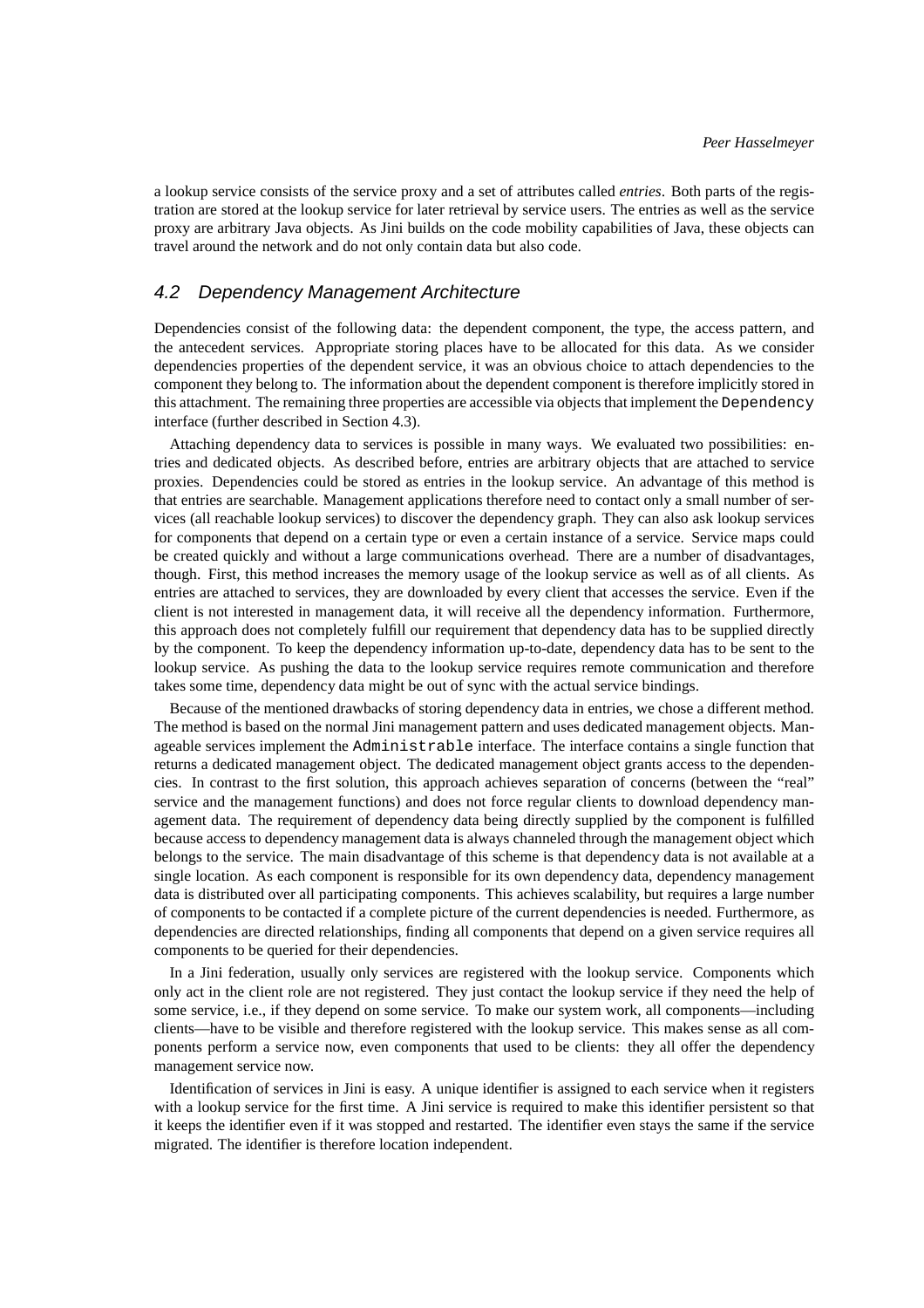```
public interface Dependency extends java.rmi.Remote {
   public Class getType() throws java.rmi.RemoteException;
   public AccessPattern getAccessPattern() throws java.rmi.RemoteException;
   public ServiceID[] getBindings() throws java.rmi.RemoteException;
   public BindingRestriction getRestrictions() throws java.rmi.RemoteException;
}
public interface ManagedDependency extends Dependency {
   public void setRestrictions(BindingRestriction limits)
        throws IllegalServiceTypeException, SchemeMismatchException,
               java.rmi.RemoteException;
   public ServiceID[] getAvailable() throws java.rmi.RemoteException;
}
```
**Fig. 4:** The Dependency and ManagedDependency Interfaces

#### 4.3 Implementation Details

To demonstrate the viability and usability of our dependency management architecture, we implemented both a manager as well as number of managed components. The components were already available from previous work [HSV00], but they did not have a dependency management interface. We therefore only added dependency management instrumentation to our components. This is especially interesting as it shows how much work is involved when "upgrading" existing components.

Figure 4 shows the dependency interfaces. We separated the adjustment functionality from the readonly access to allow for dumb components that do not offer restricting service bindings. We discourage the use of read-only access, though. Dependency and ManagedDependency are interfaces and not classes because different components might want to use different methods of determining a dependency's attributes. The interfaces are remote because objects implementing the interfaces are most likely accessed remotely. As type and access pattern cannot be changed, they can only be read. Actual bindings can only be read as well, as they are the sole responsibility of the service. Nevertheless, they can be influenced by specifying restrictions on the possible bindings. These restrictions can either be inclusive or exclusive, i.e., they contain a list of services to be used or not to be used. As every component can have a different view of the set of available services, the services available to the administered component can be retrieved.

As mentioned before, dependencies can be accessed via dedicated management objects. A management object that is able to execute dependency management functions has to implement the DependencyManagement interface which consists of only a single function to retrieve the service's dependencies. The way to get access to the dependencies of a service is depicted in Figure 5.



**Fig. 5:** Getting Access to Dependencies

To manage our dependency management-enabled components, we enhanced our service browser with the desired capabilities. In addition to displaying the current set of components, we can display the complete dependency graph. An example is shown in Figure 6. As this "global" view becomes complex with a growing number of services, we developed a hierarchical presentation, shown in Figure 7. For this view a single component is selected which becomes the root node of the displayed graph. Below, all dependencies of the root component are shown. This method goes on recursively until all dependencies are displayed. Dependencies can be further examined by clicking on the dependent service. All services of the type of the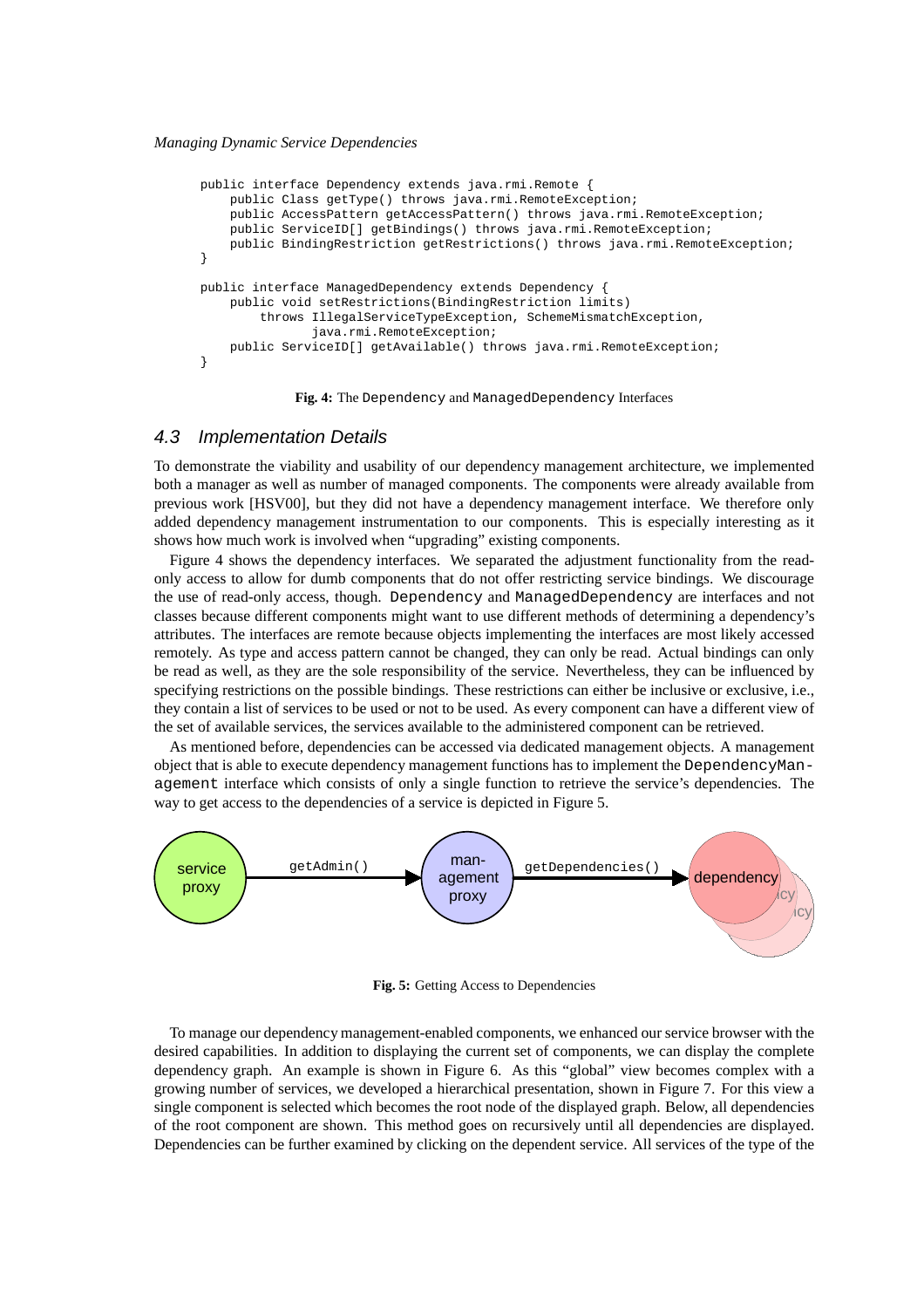

dependency will be shown and the administrator can alter the binding restrictions.

**Fig. 6:** "Global" View of Service Dependencies



**Fig. 7:** Dependency View of a Particular Component

Enhancing the existing components with dependency management facilities was surprisingly easy. Three steps were involved: a dedicated management object had to be added to the service proxy, the appropriate dependency object had to be set up, and the binding restrictions had to be enforced. While the first two steps are straight forward, the last step requires more work. Our goal was to leave the existing code in its original state as much as possible. As the components use convenience objects for caching service references, we simply had to add the required service filtering. This was easy, as the convenience objects already support filtering which was not used before in the clients.

# 5 Related Work

[KC00] discusses dependency management in component-based distributed systems. Jini can be seen as an instance of such systems. The paper does not address the topics presented in this paper, though. It rather focuses on software packages, their installation, and their interdependence. While software installations face some of the same problems as component-based services, they are usually more restricted. In particular, they do not have the possibility of being installed or started without all dependencies satisfied. Furthermore,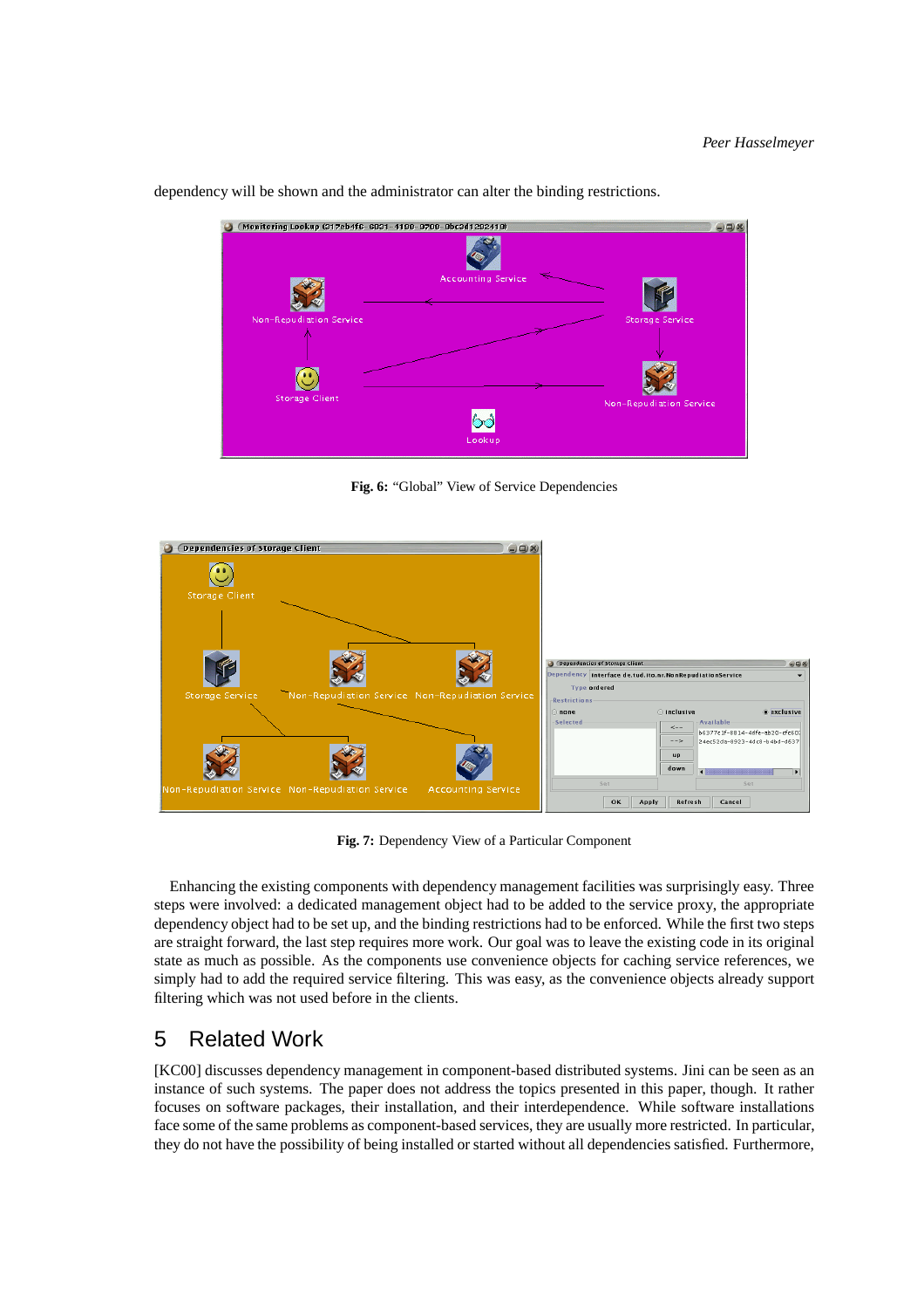dependencies between different software packages can usually not be changed while the system is running. Therefore, changing dependencies at runtime by an administrator is not an issue here.

Monitoring the interaction of distributed components is discussed in [DBZvS00]. The software development aspect of cooperating distributed components is explored. Monitoring communication between components by using CORBA interceptors and its application to finding faults is described. We designed and implemented a similar system using the Jini connection technology [HV01]. As these schemes are aimed at debugging distributed applications, dependencies can be monitored, but not changed.

[KK00] discusses dynamic dependencies in depth. Although their work is similar to the work presented in this paper, their architecture and implementation differs in a number of areas. They are addressing dependencies between services that are not instrumented. They rather extract dependency information from configuration files and software installation databases. As we argued in the course of this paper, up-to-date dependency information can only be supplied by the running service itself. Furthermore, it is not clear how the dynamism of dependencies is handled in their work.

A number of standardization bodies worked on relationships and dependencies. In the work of the Tele-Management Forum [Tel00], dependencies are identified but not further studied. They included the requirement that the dependent object must publish its dependencies, just as we did in our work. The General Relationship Model (GRM) [IT95] describes an architecture for arbitrary relationships as well as methods to define and represent them in the TMN framework. The model does not specifically address service dependencies. These could be modeled with the methods of the GRM, though. The CIM model [Dis99] defines dependencies between services, but it does not capture the dynamism of service dependencies. CIM service dependencies are rather requirements on the existence of services and the order of their execution. They are not supposed to change during the lifetime of the dependency. As none of the models is aimed at dynamic service dependencies, none of them details dependencies with access patterns.

# 6 Conclusion

This paper analyzed dynamic dependencies between distributed software components. The properties of the dependencies were described. Requirements for service dependency management schemes were identified. Based on the dependency analysis and the described requirements, a dependency management scheme was designed and implemented using an infrastructure for distributed cooperating components. Although the system fulfills its requirements, some further research has to be carried out.

As mentioned before, our architecture does currently not allow a "reverse" dependency tree to be built easily. All components have to be contacted and all their dependencies have to be analyzed. We are therefore thinking about an additional requirement that forces dependent objects to register with antecedent objects. Antecedent objects would therefore know who is currently using them. This information could be made public and used by management applications to easily create a reverse dependency tree.

# References

- [ADH 99] Gerd Aschemann, Svetlana Domnitcheva, Peer Hasselmeyer, Roger Kehr, and Andreas Zeidler. A Framework for the Integration of Legacy Devices into a Jini Management Federation. In *Tenth IFIP/IEEE International Workshop on Distributed Systems: Operations & Management (DSOM '99)*, October 1999.
- [CCI92] CCITT. *Recommendation X.731 (01/92) – Information technology – Open Systems Interconnection – Systems mnagement: State management function*. January 1992.
- [DBZvS00] Nikolay K. Diakov, Harold J. Batteram, Hans Zandbelt, and Marten J. van Sinderen. Monitoring of Distributed Component Interactions. In *Workshop on Reflective Middleware (RM 2000)*, April 2000.
- [Dis99] Distributed Management Task Force. *Common Information Model (CIM) Specification, Version 2.2*, June 1999.